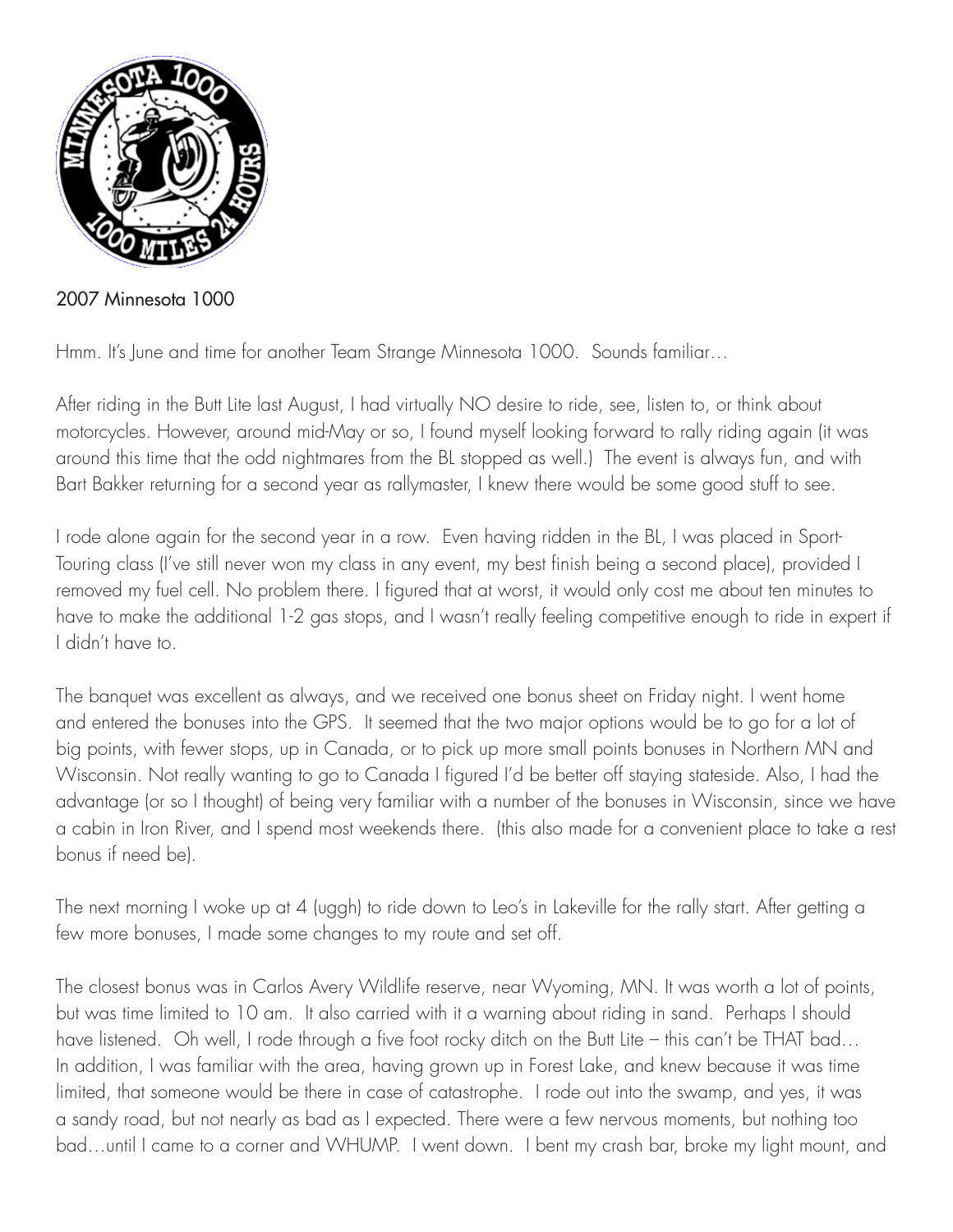generally made a mess of things, all before 10 am. I managed to get the bike upright, and just around the corner, about 50 yards away, I saw Steffan Fay at the checkpoint. Why couldn't I have crashed in plain sight of him? To make things worse, about two minutes later, Kevin Kocur rode up on his Vespa. Surely he could have helped too. Anyway, I made the bonus with 8 minutes to spare (one of only five bikes to go there), and rode out the back way (which was an easy, straight road that came out right at the freeway – damn you Bart!).

I headed up I-35, only to see that my crash bar was hanging by one loose screw. That could be dangerous if it fell off, so I pulled off at a rest stop to remove it. A nice lady came running over looking to help, and seemed amazed that I neither wanted, nor needed any assistance. I was back on my way, but already behind schedule.

My next stop was an easy bonus in a cemetery near Brook Park, and then it was on to look for a town hall in Denham, near Sturgeon Lake. The stupid GPS routed me down about a two mile gravel road, at the end of which was pavement. Unfortunately, the GPS also showed about five more miles of gravel. I went about an eighth of a mile on the next gravel road, and it was bad. Big rocks and other loose messy stuff. I turned around – I figured I'd had my one lucky break in not messing up myself or my bike when I crashed the first time. Turns out I wasn't the only one who bailed on the Denham bonus.

After that it was on to Duluth, to the monument signifying the only lynching in Minnesota history. Not something to be proud of. On the way down the hill into Duluth however, I was stuck behind several WIDE LOAD trucks, carrying large pipelines, with police escorts, which weren't letting anyone pass. This went on for about 20 miles, only slowing things down more. I got to Duluth, and found the monument, which is in a very seedy part of town, with a number of winos and homeless guys hanging around, and the requisite dive bars and porno shops. I didn't spend much time there. On my way out of town though, my GPS started acting up, showing a bunch of points that I didn't recognize. I stopped to mess with it, as well as to shed some clothes, as it was pretty hot by this point. Just when I thought I was going to have to pull out the laptop and reload the GPS, it corrected itself, but still, I'd wasted more time.

The next two bonuses were easy. A rest stop west of Duluth in Floodwood, and a really cool old flooded mine in Nashwauk. At this point however, my XM radio stopped working. All I could get was the preview channel. At my next stop, I called my wife to see if she could check on it. (long story short, our ATM Visa cards had been stolen two months prior, and I'd guessed she hadn't switched the card numbers on the XM billing account). She said hers was working, so I just hoped it was a glitch.

Next stop was Tower, MN, up on the iron range. Another easy stop (except for getting delayed by a parade for returning local soldiers), but now I had to look at my entire route. I was WAY behind. I ended up removing Cook and Skibo from my route – both worth decent points – but I really wanted to try and get the Michigan gas receipt as well as Copper Falls, which were worth more, and both of which I was familiar with.

I headed back down towards Duluth, and picked up the bonus at Betty's Pies in Two Harbors (and wasted 20 minutes getting my XM radio to work, finally…yes, I'm spoiled having had it for so long…). My next